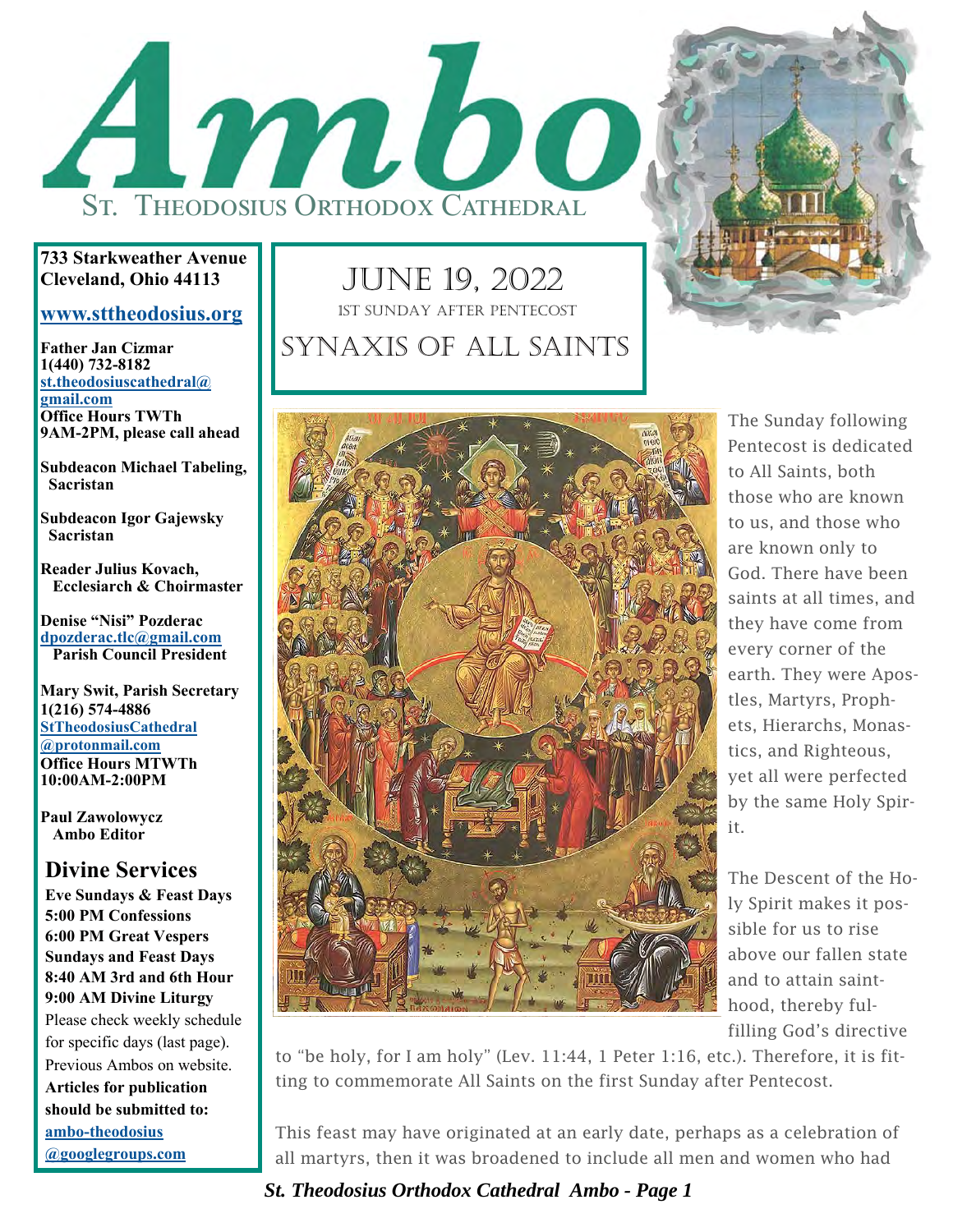borne witness to Christ by their virtuous lives, even shadows of things to come, whereas the Apostles if they did not shed their blood for Him.

Saint Peter of Damascus, in his "Fourth Stage of Con-ment. templation," mentions five categories of saints: Apostles, Martyrs, Prophets, Hierarchs, and Monastic The holy Hierarchs comprise the fourth category. Saints (*Philokalia* [in English] Vol. 3, p.131). He is actually quoting from the *Octoechos*, Tone 2 for Saturday Matins, kathisma after the first stichology.

Saint Νikόdēmos of the Holy Mountain (July 14) adds the Righteous to Saint Peter's five categories. The list of Saint Νikόdēmos is found in his book *The Fourteen Epistles of Saint Paul* (Venice, 1819, p. 384) in his discussion of I Corinthians 12:28.

The hymnology for the feast of All Saints also lists six categories: "Rejoice, assembly of the Apostles, Prophets of the Lord, loyal choirs of the Martyrs, divine Hierarchs, Monastic Fathers, and the Righteous...."

Some of the saints are described as Confessors, a category which does not appear in the above lists. Since they are similar in spirit to the martyrs, they are regarded as belonging to the category of Martyrs. They were not put to death as the Martyrs were, but they boldly confessed Christ and came close to being executed for their faith. Saint Maximus the Confessor (January 21) is such a saint.

The order of these six types of saints seems to be based on their importance to the Church. The Apostles are listed first, because they were the first to spread the Gospel throughout the world.

The Martyrs come next because of their example of courage in professing their faith before the enemies and persecutors of the Church, which encouraged other Christians to remain faithful to Christ even unto death.

Although they come first chronologically, the Prophets are listed after the Apostles and Martyrs. This is because the Old Testament Prophets saw only the

and Martyrs experienced them firsthand. The New Testament also takes precedence over the Old Testa-

They are the leaders of their flocks, teaching them by their word and their example.

The Monastic Saints are those who withdrew from this world to live in monasteries, or in seclusion. They did not do this out of hatred for the world, but in order to devote themselves to unceasing prayer, and to do battle against the power of the demons. Although some people erroneously believe that monks and nuns are useless and unproductive, Saint John Climacus had a high regard for them: "Angels are a light for monks, and the monastic life is a light for all men" (LADDER, Step 26:31).

The last category, the Righteous, are those who attained holiness of life while living "in the world." Examples include Abraham and his wife Sarah, Job, Saints Joachim and Anna, Saint Joseph the Betrothed, Saint Juliana of Lazarevo, and others.

The feast of All Saints achieved great prominence in the ninth century, in the reign of the Byzantine Emperor Leo VI the Wise (886-911). His wife, the Holy Empress Theophano (December 16) lived in the world, but was not attached to worldly things. She was a great benefactor to the poor, and was generous to the monasteries. She was a true mother to her subjects, caring for widows and orphans, and consoling the sorrowful.

Even before the death of Saint Theophano in 893 or 894, her husband started to build a church, intending to dedicate it to Theophano, but she forbade him to do so. It was this emperor who decreed that the Sunday after Pentecost be dedicated to All Saints. Believing that his wife was one of the righteous, he knew that she would also be honored whenever the Feast of All Saints was celebrated.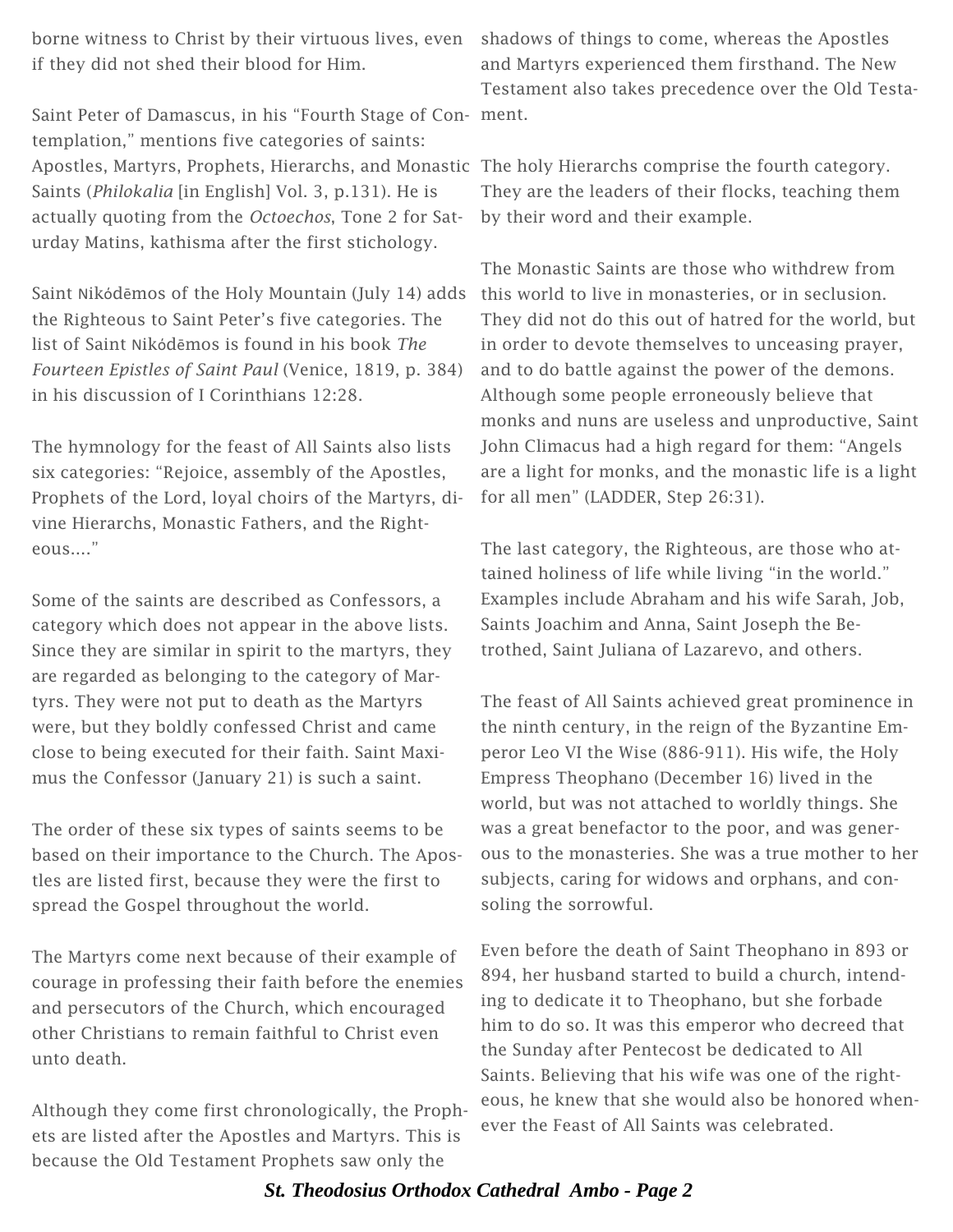**ZOE for Life<sup>®</sup> needs your help!** If you have a background in Accounting and have a few hours a month to help with some basic Financial Statements, please contact Karen Contoveros, cell ph. 440-759-6215. Please consider sharing your time and talent with this essential ministry.

Thank you

After a long break, we will resume supplying the Moms First program at Merrick House with 20 bags of groceries a month. I'm hoping we can still roughly fill a grocery bag for \$10, but any contribution is welcome and appreciated. Envelopes for donations can be found in the church foyer, or see Dan Morris. Thank you for generosity. - Dan Morris

PLEASE NOTE: We will be celebrating Divine Liturgy on Friday, June 24th, in observance of the **Nativity of the Holy Glorious Prophet, Forerunner and Baptist, John.** Also, the **Apostle's Fast** begins this Monday. More information at https://orthochristian.com/62494.html

## Faith Enrichment

Final class at this time will be **Thursday, June 23rd**. We will meet at 11:00 AM. Contact Subdeacon Leon for more information at 440 666-7601 or Reader Paul Pangrace 440 884-3115

## **ST. HERMAN HOUSE**

CLEVELAND

9th Annual Golf Classic June 27, 2022

The Tanglewood Club

11:30 AM Shotgun Start https://sainthermans.org/golf/

## **Golf For A Good Cause** WE CAN'T WAIT TO SEE YOU!

Join St. Herman House - FOCUS Cleveland at the historic Tanglewood Club on June 27, 2022 for our 9th Annual Golf Classic. All proceeds help us carry out our mission to shelter and support homeless men on the path to well-being and independence and meet the basic needs of people in our community.

If you can't make it to our in person event, you can still bid on the amazing prizes at our Virtual Auction. We'll post a link to the auction items on Sunday, June 19.

# VISITATIONS

Fr. Cizmar would like to know who requires visitation. He is eager to visit those who might have gone a long time without visitation due to COVID, our absence of a rector, or for any reason at all. A key duty of a priest's ministry is to visit the sick and confined, those unable to attend the holy services for any reason. He asks that we use the contact number provided should we need anything from him. His phone number and email address are printed on the front of every Ambo, and are repeated here:

Father Jan Cizmar - 1(440) 732-8182 - **st.theodosiuscathedral@ gmail.com**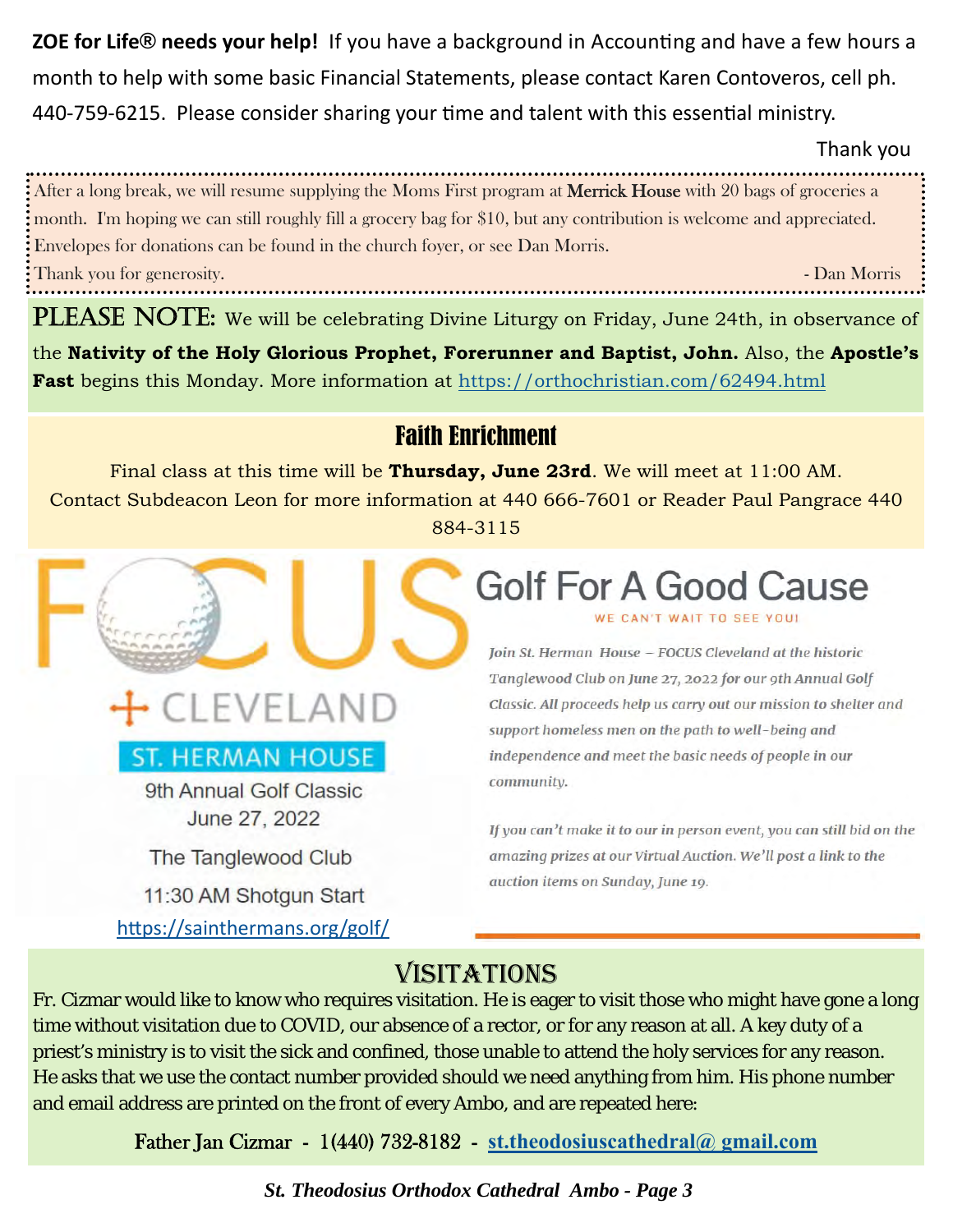### INCOMPLETE RECORDS ISSUE

Fr. Jan has found that there are probably some missing records for Baptisms, Christmations, Marriages, or Funerals from January 2020 until April 2021. Please if you know about any performed sacrament during that time, contact him to record it in the Parish Metric Book. Thankyou.

# APOSTLE JUDE, THE BROTHER OF THE LORD

The Holy Apostle Jude, one of the twelve apostles Evangelist Mark also calls him Thaddeus (Mark of Christ, is descended from King David and Solomon, and was the son of Righteous Joseph the Betrothed (Sunday after the Nativity of the Lord) by his first wife.

3:18), and in the Acts of the Holy Apostles he is called Barsabas (Acts 15: 22). This was customary at that time.

The Holy Apostle John the Theologian writes in his Gospel, "... neither did his brethren believe in Him" (John. 7:5). Saint Theophylact, Archbishop of Bulgaria, explains this passage. He says that at the beginning of the Lord Jesus Christ's earthly ministry, Joseph's sons, Jude among them, did not believe in His divine nature. Tradition says that when Saint Joseph returned from Egypt, he began to di-

vide his possessions among his sons. He wanted to allot a share to Christ the Savior, born miraculously and incorruptibly from the All-Pure Virgin Mary. The brothers were opposed to this because Jesus was born of another mother. Only James, later called "The Brother of God," offered to share his portion with Him.

Jude came to believe in Christ the Savior as the awaited Messiah, and he followed Him and was chosen as one of the twelve Apostles. Mindful of his sin, the Apostle Jude considered himself unworthy to be called the Lord's brother, and in his Epistle he calls himself merely the brother of James.

The Holy Apostle Jude also had other names: the Evangelist Matthew terms him "Lebbaeus, whose surname was Thaddeus" (Mt. 10:3). The Holy



After the Ascension of the Lord Jesus Christ, Saint Jude traveled about preaching the Gospel. He propagated the faith in Christ at first in Judea, Galilee, Samaria and Idumaia, and later in the lands of Arabia, Syria and Mesopotamia. Finally, he went to the city of Edessa. Here he finished the work that was not completed by his predecessor, Saint Thaddeus, Apostle of the Seventy (August 21). There is a tradition that Saint Jude went to Persia,

where he wrote his catholic Epistle in Greek. In the Epistle much profound truth was expressed in a few words.

Saint Jude's Epistle speaks about the Holy Trinity, about the Incarnation of the Lord Jesus Christ, about the good and bad angels, and about the dread Last Judgment. The Apostle urges believers to guard themselves against fleshly impurity, to be diligent in prayer, faith and love, to convert the lost to the path of salvation, and to guard themselves from the teachings of heretics. He also says that it is not enough just to be converted to Christianity, but faith must be demonstrated by good works. He cites the rebellious angels and men punished by God (verse 6) to support this.

The Holy Apostle Jude died as a martyr around the year 80 near Mt. Ararat in Armenia, where he was crucified and pierced by arrows.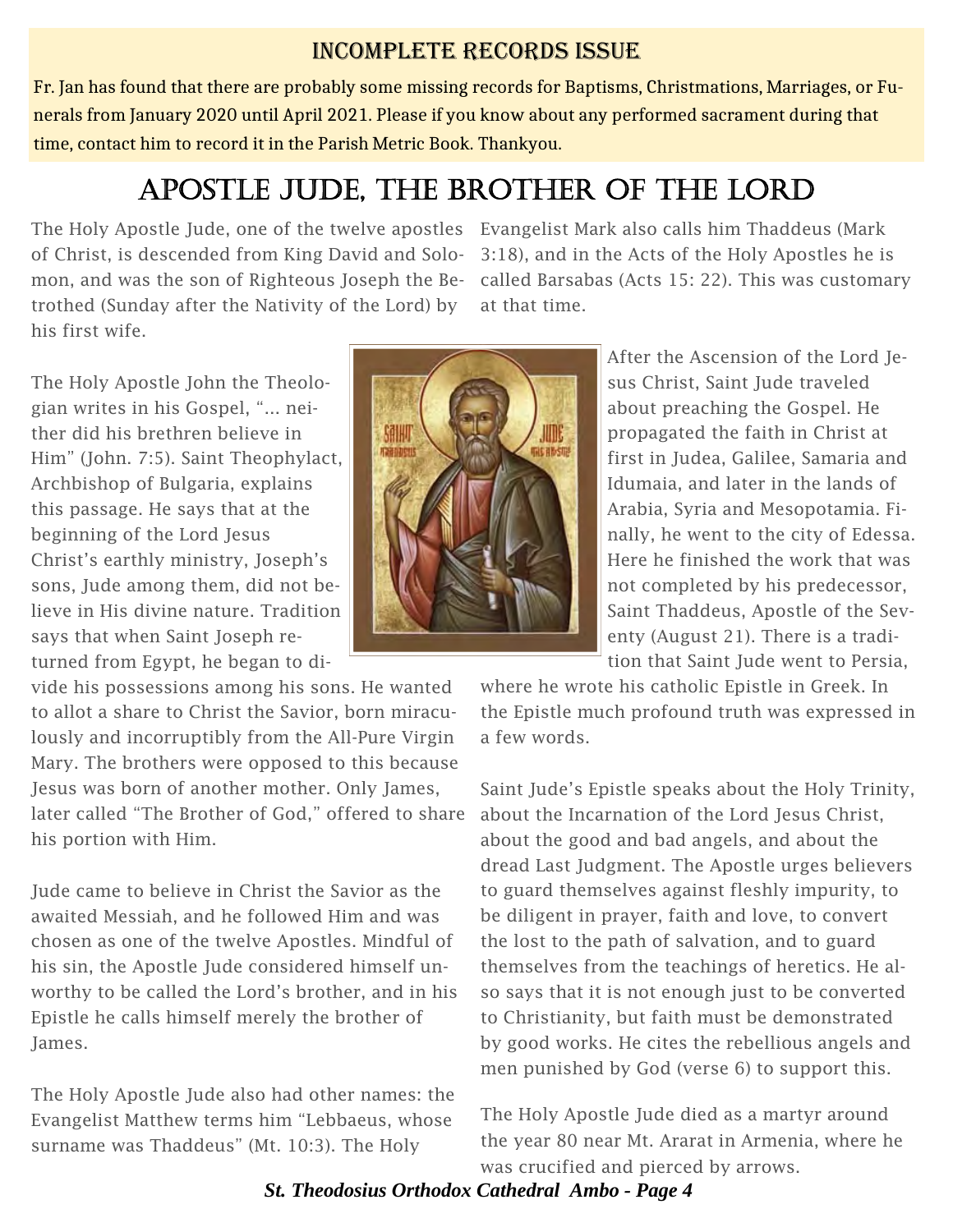# St. Vladimir's Orthodox Summer Camp



2795 Wakefield Creek Road Farmdale, OH 44417



St. Vladimir's Summer Camp offers three different sessions.

|           | Session 1      | Session 2        | Session 3        |
|-----------|----------------|------------------|------------------|
| When      | July 3-9, 2022 | July 10-16, 2022 | July 17-23, 2022 |
| Ages      | $8 - 12$       | $10 - 17$        | $13 - 17$        |
| Also Know | Ohio Younger   | Junior Olympics  | Ohio Older       |

Sessions 1& 3 are focused around crafts and service projects. Each camp week has a theme for the week and crafts and fun with father focus the learning times around that theme.

Session 2 is *a* sports *based camp* in which we *also* tie orthodox learning lessons with the resident priest into the week. We encourage Orthodox fellowship and encourage the campers to cheer on everyone. Trying to teach the *campers* that winning is *more* than *medals,*  trophies *and* scores!

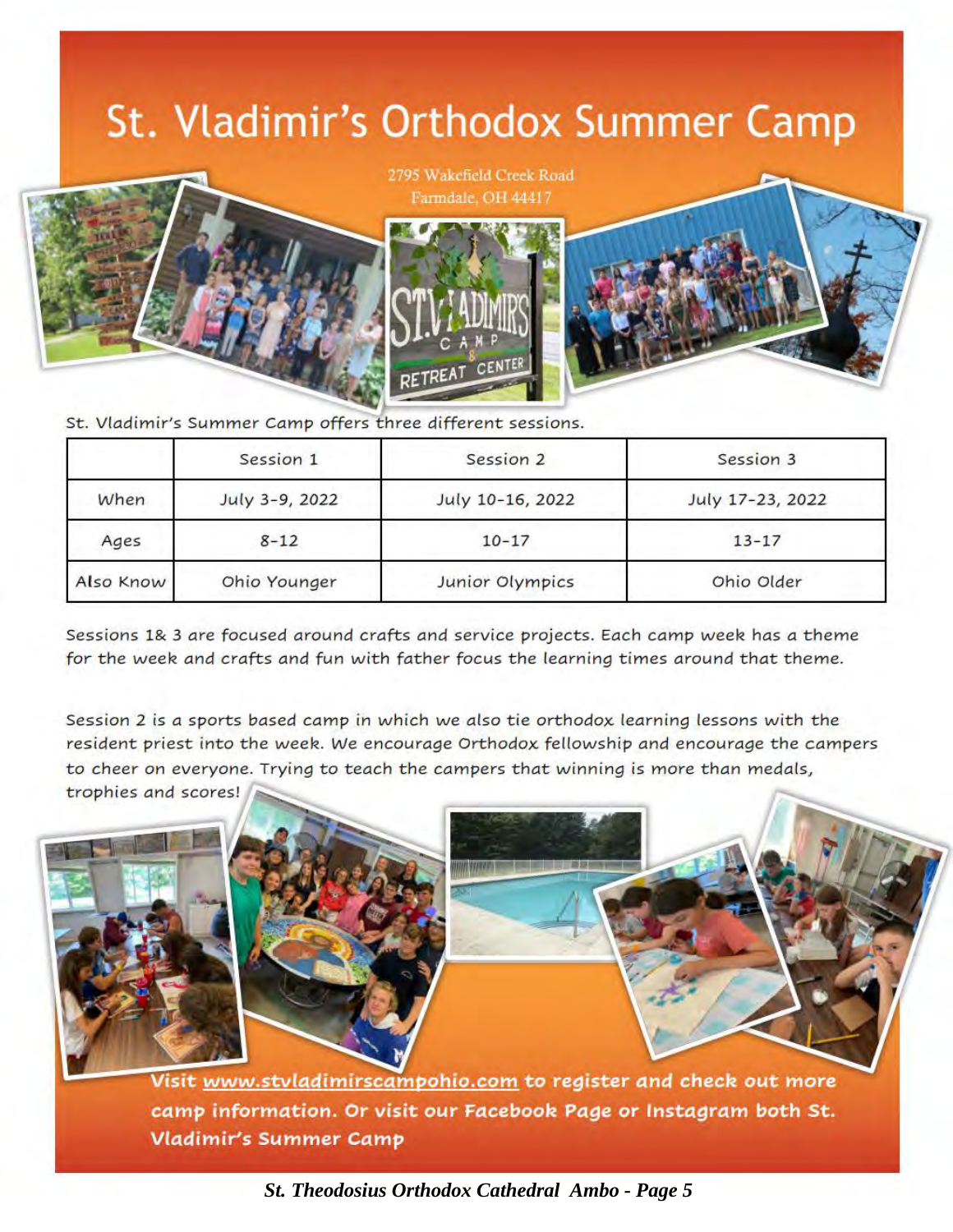# *PRAYER REQUESTS*

#### *as of 6/19/2022*

| <b>Special Intentions:</b>                          | Child Anna Marie Luvison (daughter of Mat-                    |  |
|-----------------------------------------------------|---------------------------------------------------------------|--|
| <b>Deacon Paul Mitchell (Tom Mitchell's father)</b> | thew & Katie (Ellis) Luvison)                                 |  |
| <b>Subdeacon Theodore Lentz</b>                     | <b>Martha</b> Musil (mother of Linda Kovach)                  |  |
| <b>Reader Paul Pangrace</b>                         | Michael Bowman (Lydia Mytrohovich's neigh-                    |  |
| <b>Reader Frank Tkacz</b>                           | bor)                                                          |  |
| <b>Reader Ron</b> Latre (cousin of Felons)          | <b>Debra</b> Parhamovich (sister of Karen Felon)              |  |
|                                                     | Grace Mary Parhamovich (mother of Karen                       |  |
| Dan Boerio                                          | Felon)                                                        |  |
| Jennifer Boerio                                     | <b>Peter</b>                                                  |  |
| Horia Dascalescu (Lavinia's brother)                | <b>Andrew Mytrohovich</b>                                     |  |
| Diane Kearsey (Janice Tkacz's Sister)               | <b>Robbie Prock</b>                                           |  |
| <b>Janice Tkacz</b>                                 | <b>Gayle Vidovich</b>                                         |  |
| <b>Eleanor</b> Wachovec (friend of Karen Felon)     | <b>Phyllis</b> Gindlesperger                                  |  |
| <b>Rachel</b> Ohlin (relative of Tatiana)           | Jeremy & Yvonne & unborn child                                |  |
| Erin Zawolowycz                                     | Alex Medvec (nephew of Virginia Medvec)                       |  |
| Mickey O'Brien (friend of Arlene)                   | Lisa Theodore                                                 |  |
| Joe Czajkowski (son of Jerry)                       | <b>Arlene</b> Czajkowski                                      |  |
| Carol Nielsen (Paul Pangrace's sister)              | <b>Athina</b>                                                 |  |
| <b>Matthew Ponomarenko</b>                          | <b>Betty</b> Balasz (friend of Karen Felon)                   |  |
| Virginia Medvec                                     | <b>Constantinos</b>                                           |  |
| <b>Stephen</b> Chwalyk                              |                                                               |  |
| <b>Child Benjamin</b> Udell (son of Michael and     |                                                               |  |
| Lacey)                                              |                                                               |  |
| <b>Jeffrey</b> Parhamovich (brother of Karen Felon) |                                                               |  |
| Maggie Parhamovich (sister-in-law of Karen Fel-     |                                                               |  |
| on)                                                 | Please submit names to the Prayer List by<br>emailing them to |  |
| Margaret "Peg" Peyton (Cathy's aunt)                | ambo-theodosius@googlegroups.com                              |  |
| <b>Kristin</b> Robinson (friend of Nicholas Kozak)  | Names remain on the list for 30 days unless                   |  |
| Jean Woycitzky Thompson (Frank's cousin)            | requested otherwise.                                          |  |